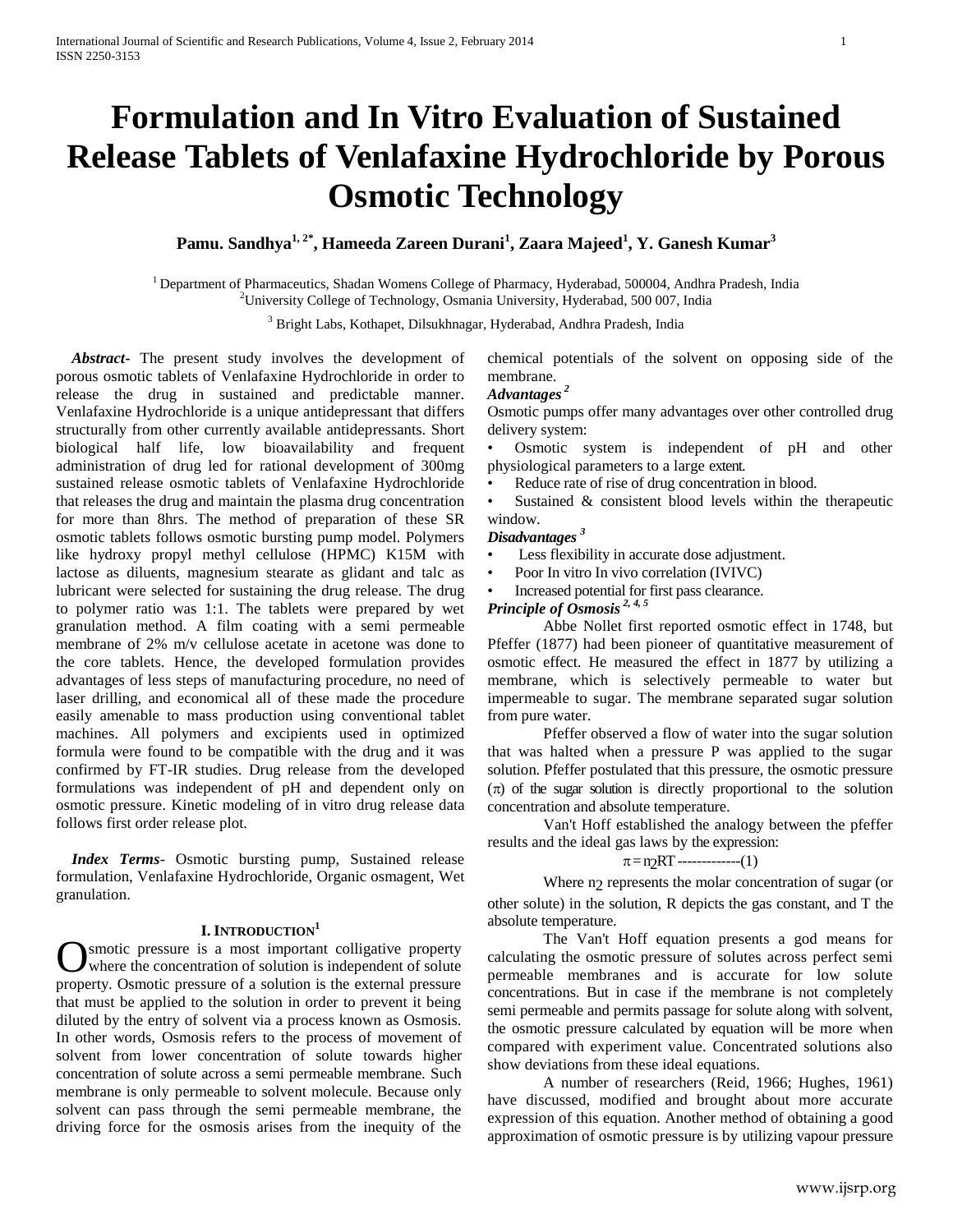measurements and by using the expression:

$$
\pi = RT \ln (P_0/P) / v \text{ (2)}
$$

Where,

 $P_0$  = vapour pressure of the pure solvent

 $P =$  vapour pressure of the solution

 $V =$  molar volume of solvent

As vapour pressures can be measured with less effort than osmotic pressure, this expression is frequently used. Osmotic pressure for soluble solute is extremely high. This high osmotic pressure is responsible for high water flow across semi permeable membrane. The rate of water flow dictated by osmotic pressure can be given by equation:

$$
Dv/dt = A\theta \Delta \pi / \text{---}(3)
$$

Where,

 $Dv/dt$  = water flow across the membrane area A and thickness 1 with permeability $\theta$ .

 $\Delta \pi$  =Depicts the difference in osmotic pressure between the two solutions on either side of membrane.

This equation is strictly applicable for perfect semi permeable membrane, which is completely impermeable to solutes.

Osmotic Drug Delivery System <sup>6</sup>

- Elementary Osmotic Pump
- Push-Pull Osmotic Pump (PPOP)
- Controlled Porosity Osmotic Pump (CPOP)
- Monolithic Osmotic Systems
- Colon Targeted Oral Osmotic System (OROS-CT)
- Sandwiched Osmotic Tablets (SOTS)
- Bursting Osmotic Pump
- Liquid-Oral Osmotic (L-OROS) System
- Osmotic Matrix (OSMAT)

## **Formulation aspects <sup>6</sup>**

The various formulation factors affecting drug release from oral osmotic pumps are:

*Drug solubility:* 

Solubility of the drug selected for osmotic formulation is a very important factor as the solubility is directly proportional to the release kinetics from the osmotic system. Drugs with high and low water solubility do not form a good candidate for osmotic delivery. If needed, the solubility of drug in the core can be modulated by incorporating suitable solubility modulators to control the release of drug from the osmotic system**.** Assuming a tablet core of pure drug, the fraction of core released with zero-order kinetics is given by the following equation:

$$
F(z) = 1 - S/\rho
$$

Where,  $F(z)$  is the fraction released by zero-order kinetics,  $S$  is the solubility of drug (g/cm3).

## *Coating Membrane:*

The choice of a rate-controlling membrane is an important aspect in the formulation development of oral osmotic systems. , the importance of rate controlling membrane in the drug release can be recognized. The polymers used for coating of the osmotic system should be semi-permeable in nature. Therefore, any polymer that is permeable to water but impermeable to solute can be used for this purpose. The polymers commonly used for this purpose are cellulose esters such as cellulose acetate, cellulose diacetate, cellulose triacetate, cellulose propionate and cellulose acetate butyrate.

Cellulose acetate films are insoluble yet semi permeable and allow water to pass through the coating. Water permeability of cellulose acetate films depends on the amount and type of acetylation on the cellulose backbone. As the acetyl content increases, the permeability decreases, solvent resistance increases and the glass transition temperature increases. To ensure that the coating is able to resist the pressure within the osmotic system, thickness of membrane is usually kept between 200 .300 µm**.** is the density (g/cm3) of the core tablet. Drugs with a solubility of  $\leq 0.05$  g/cm3 would be released with  $\geq 95\%$  zero-order kinetics.

## *Osmotic Pressure:*

Drugs selected as candidate for formulation as an osmotic system, should possess osmotic pressure. The release rate of drug from osmotic system is directly proportional to the osmotic pressure of the core formulation. If the drug does not possess sufficient osmotic pressure, an osmagent like sodium chloride, glucose, sucrose, glycine, etc. can be added in the core formulation to control the release of drug from the osmotic system.

## *Delivery Orifice:*

Release of drug from osmotic system is carried out with the help of delivery orifice, thus the size of delivery orifice is a critical factor in controlling the release of drug. The size of the delivery orifice has to be optimized as a small delivery orifice may affect zero order kinetics; but if the delivery orifice is too small, the hydrostatic pressure may not be relieved causing deformation of the system or unpredictable drug release profile, while if delivery orifice is too large, solute diffusion may take place. There are mathematical calculations that can be used to calculate the optimum size of the delivery orifice. Delivery orifice is made in the osmotic system either by mechanical drilling or by laser drilling in the semi permeable membrane of theo-osmotic system. In case of CPOP, the in situ pore formation takes place depending on the concentration of the pore-forming agent in the coating solution

## *Coating Membrane:*

The choice of a rate-controlling membrane is an important aspect in the formulation development of oral osmotic systems. The importance of rate controlling membrane in the drug release can be recognized. The polymers used for coating of the osmotic system should be semi-permeable in nature. Therefore, any polymer that is permeable to water but impermeable to solute can be used for this purpose.

The polymers commonly used for this purpose are cellulose esters such as cellulose acetate, cellulose diacetate, cellulose triacetate, cellulose propionate and cellulose acetate butyrate. Cellulose acetate films are insoluble yet semi permeable and allow water to pass through the coating. Water permeability of cellulose acetate films depends on the amount and type of acetylation on the cellulose backbone. As the acetyl content increases, the permeability decreases, solvent resistance increases and the glass transition temperature increases. To ensure that the coating is able to resist the pressure within the osmotic system, thickness of membrane is usually kept between 200-300 µm.

## *Antidepressants 7, 8*

Antidepressants are psychiatric medications given to patients with depressive disorders to alleviate symptoms. They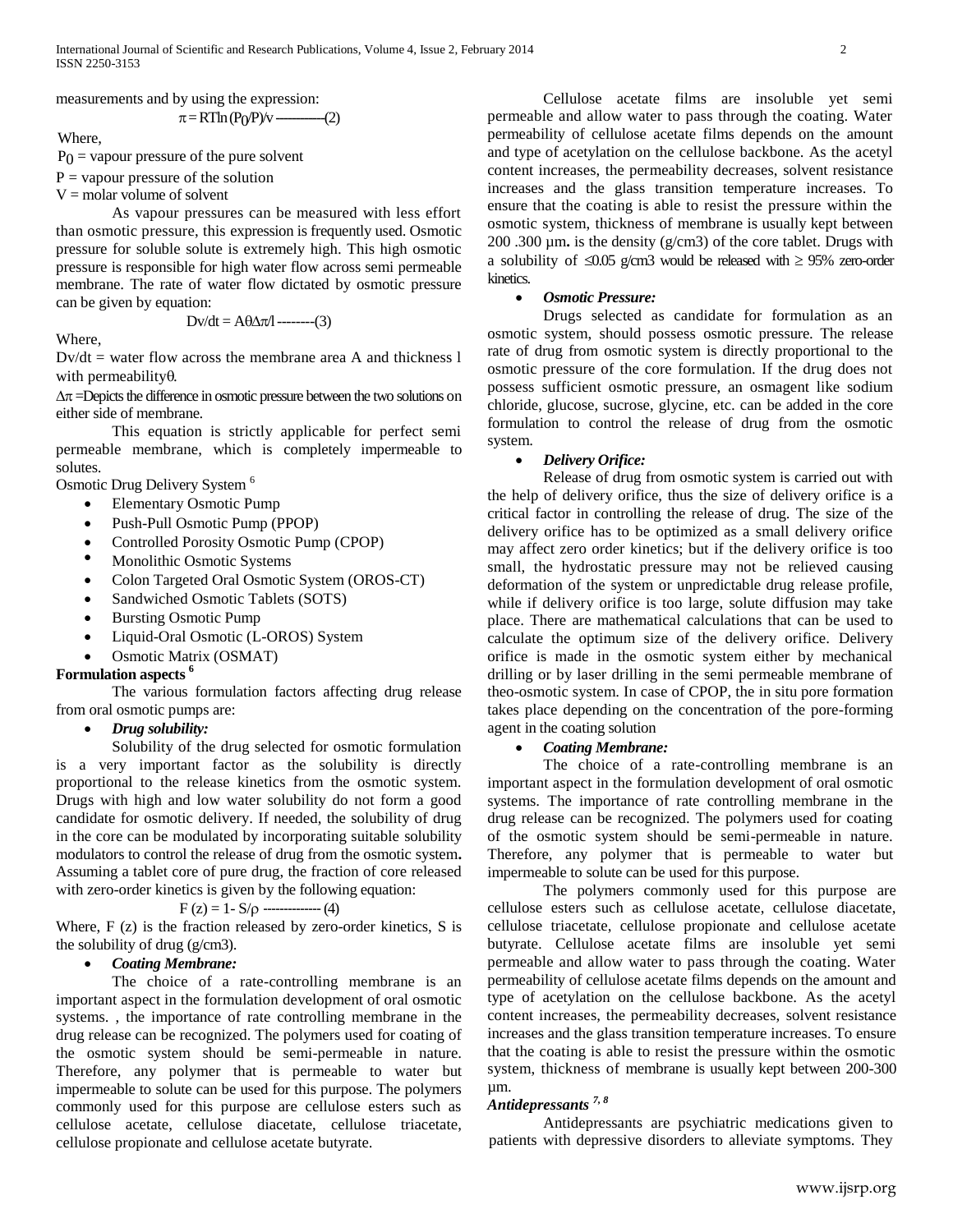correct chemical imbalances of neurotransmitters in the brain which probably cause changes in mood and behavior. Antidepressants may be used for a wide range of psychiatric conditions, including social anxiety disorder, anxiety disorders, and dysthymia (mild chronic depression).

## *Serotonin and nor adrenaline Reuptake Inhibitors (SNRIs)*

A class of drugs used to treat major depression, mood disorders, and possibly but less commonly [ADHD](http://www.medicalnewstoday.com/info/adhd/) (attention deficit hyperactivity disorder), [obsessive compulsive disorder,](http://www.medicalnewstoday.com/releases/12109.php)  anxiety disorders, menopausal symptoms, [fibromyalgia,](http://www.medicalnewstoday.com/articles/147083.php) and chronic neuropathic pain. SNRIs raise levels of serotonin and nor epinephrine, two neurotransmitters in the brain - they both play a key role in stabilizing mood.

Examples of Serotonin Nor epinephrine Reuptake Inhibitors are: [Duloxetine](http://www.medicalnewstoday.com/articles/248214.php) [\(Cymbalta\)](http://www.medilexicon.com/drugs/cymbalta.php), Venlafaxine[\(Effexor\)](http://www.medilexicon.com/drugs/effexor.php) and Desvenlafaxine (Pristiq). [Desvenlafaxine was found to be](http://www.medicalnewstoday.com/releases/197944.php)  [especially helpful in alleviating the symptoms of](http://www.medicalnewstoday.com/releases/197944.php) major [depression in menopausal or pre-menopausal women,](http://www.medicalnewstoday.com/releases/197944.php) according to a study carried out by a team at Virginia Commonwealth University.

The first and most commonly used SNRI. It was introduced by Wyeth in 1994. The reuptake effects of Venlafaxine are dose-dependent. Venlafaxine selectively inhibits the neuronal re-uptake of neither serotonin, nor epinephrine and to a lesser extent dopamine. It has minimal affinity for muscarinic, histamine or  $\alpha_1$ -adrenergic receptors. It appears to be as effective as standard antidepressants with a lower incidence of the anti cholinergic side effects.

### **II. MATERIALS AND METHODOLOGY**

**1. Materials:** Venlafaxine hydrochloride, HPMC K<sub>4</sub>M, K15M, E15M, Cellulose acetate, Sodium CMC, Mannitol, Lactose, Acetone, PEG-400, PVP K30, Magnesium stearate, Talc.

**2. Equipments:** Digital balance (Essen, Bangalore),  $p<sup>H</sup>$  meter, UV Spectrophotometer, Dissolution Apparatus (Lab India), Multi station tablet punching machine (Karnavati, RIMEK mini press), R&D coater (VJ instruments), Mechanical stirrer (REMI), Glassware (Borosil).

## **Analytical Methods**

## *1. Determination of λmax of Venlafaxine Hydrochloride in 0.1N Hcl and pH 6.8 Phosphate buffer:*

Dissolve 8.5ml of Hcl in 1000ml of distilled water. 1mg of venlafaxine Hcl was accurately weighed and was dissolved in the 10ml of 0.1N Hcl solution. The resulting stock solution containing 10mcg/ml was scanned between 200-400nm. The similar procedure was carried out for pH6.8 buffer solution.

## *2. Construction of calibration curve of Venlafaxine Hydrochloride in buffer solution:*

Accurately weigh 100mg of Venlafaxine Hcl and dissolve it in 100 ml of phosphate buffer. This is regarded as the stock 1 solution with 1000mcg/ml. Then take 5ml of the above solution and place it in 50 ml of the buffer which is regarded as stock 2 solution with 100mcg/ml. Lastly take 1ml of the stock 2 solution and mix it with 10 ml of the buffer which is regarded as stock 3 solution with 10mcg/ml. This stock solution was scanned between 200-400nm. Further, more serial dilutions can also be made for accurate results.

#### **Pre-formulation Studies***<sup>9</sup>*

Pre-formulation testing is the first step in the rationale development of dosage forms of a drug. It can be defined as an investigation of physical and chemical properties of drug substance, alone and when in combined with excipients. The overall objective of the pre-formulation testing is to generate information useful to the formulator in developing stable and bio availability dosage forms which can be mass produced.

- i. Bulk Density  $(D_h)$
- ii.  $\qquad$  ii. Tapped Density  $(D_t)$
- iii. Angle of Repose  $(\Theta)$
- iv. Carr's index (or) % Compressibility
- v. Hausner ratio

Formulation Development of SR Osmotic Tablets of Venlafaxine  $He1^{10}$ 

The formulation development in the present study was done by osmotic bursting pump. The solubility characteristics were considered more important in the development of a formulation.

#### **1.** *Preparation Of Core Tablets*

Accurately weighed quantities of ingredients were passed through sieve No. 85. All the ingredients, except lubricant (Magnesium stearate), glidant (Talc) and binder polyvinylpyrrolidone (PVP), were manually blended homogeneously in a mortar by way of geometric dilution. The mixture was moistened with aqueous solution of 10% (m/V) PVP, and granulated through sieve No. 18 and dried in a hot air oven at  $60^{\circ}$  c for sufficient time (3 to 4 hours) so that the moisture content of the granules reached 2–4%. The dried granules were passed through sieve No. 26 and blended with talc and magnesium stearate. The homogeneous blend was then compressed into tablets (300 mg each) using 9mm diameter, deep concave punches. The compression force was adjusted to give tablets with approximately  $4.5-5\text{kg/cm}^2$  hardness on a Monsanto tablet hardness tester.

## **2.** *Coating Of Core Tablets*

Core tablets were film coated with either a semi permeable membrane of 2% (m/V) cellulose acetate (CA) in acetone with castor oil (20%, m/m, total solid CA) as plasticizer using a conventional laboratory model, stainless steel, 10-cm pear shaped, baffled coating pan.

## *a. Preparation of coating solution:*

Required quantity of cellulose acetate was accurately weighed and dissolved in a beaker containing acetone using mechanical stirrer. The stirring was continued till a clear solution was formed. PEG 400 was separately dissolved in a beaker containing measured quantity of water and was added slowly to cellulose acetate mixture with stirring.

#### *b. Coating procedure:*

Core tablets of Venlafaxine Hcl were placed along with placebo tablets the coating pan was rotated at 60 rpm and heated air was passed through the tablet bed. Coating process was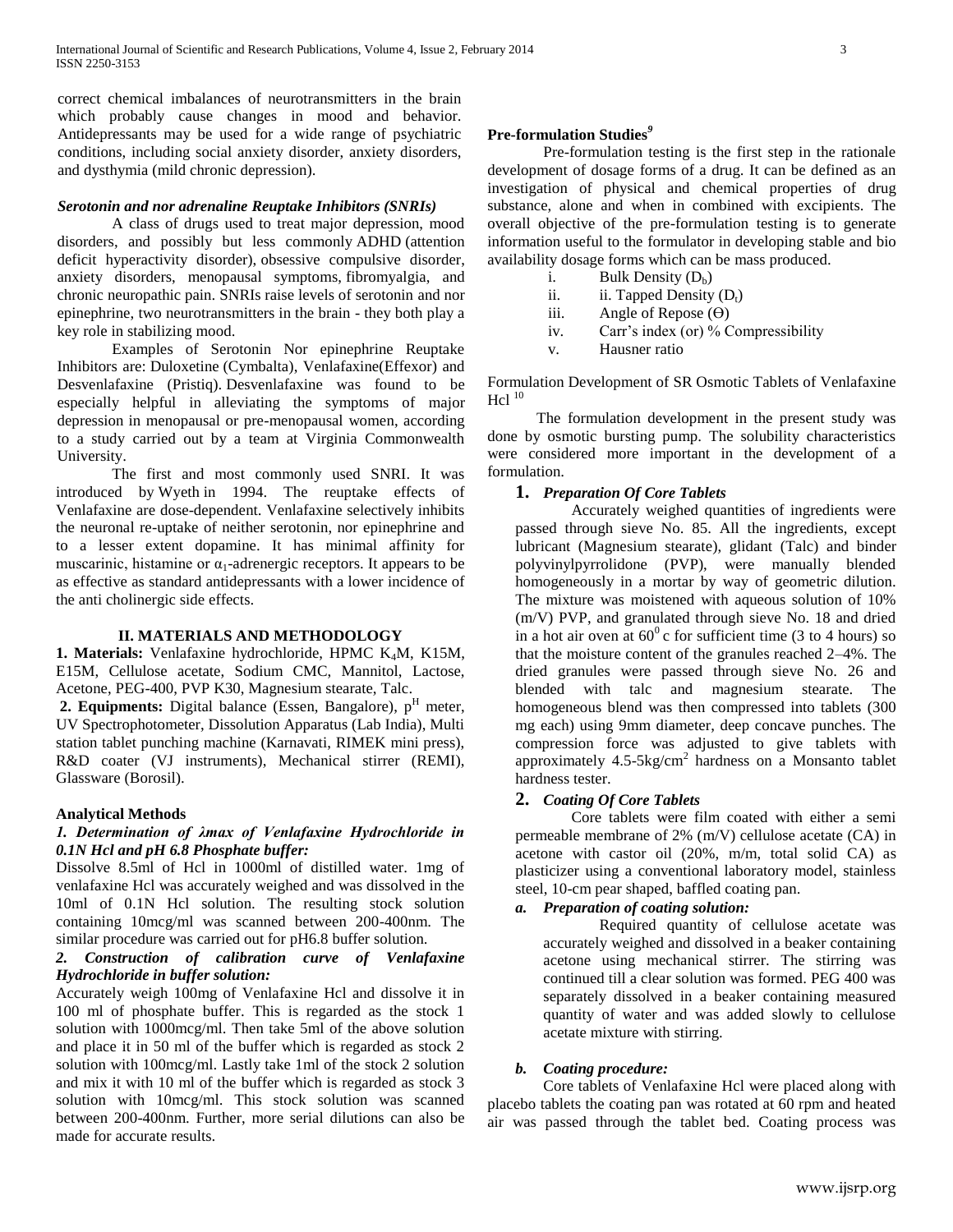started once the outlet temperature reached 28<sup>o</sup>C. Coating solution was sprayed at the rate of 12-14 ml/min and optimizing the air pressure was kept at 30-35 lb/in<sup>2</sup>. The outlet temperature

was maintained at 28<sup>o</sup>C by keeping the inlet temperature at 45-

50 ⁰C. Coating was continued until desired weight gain was obtained on active tablets. In all cases active tablets were dried at

 $60^{\circ}$ C for 16 h before further evaluations.

#### *Formulation Chart*

The drug Venlafaxine Hcl was formulated in 12 different formulations with different polymers and excipients ratio's (1:1, 1:2 and 1:0.5). The weight of the tablet is 300mg which are tabulated as follows:

The formulations F1-F3 contained drug and K4M polymer and lactose in 1:1, 1:2 and 1:0.5. The formulations F4- F6 contained drug and K15M polymer and lactose with the same ratios mentioned above. F4 is regarded as the optimized formulation.

|                       | Core Tablet |             |               |  |  |
|-----------------------|-------------|-------------|---------------|--|--|
| Ingredients<br>(mg)   | F1, F4(1:1) | F2, F5(1:2) | F3, F6(1:0.5) |  |  |
| Venlafaxine<br>Hcl    | 75          | 75          | 75            |  |  |
| HPMC K4M,<br>K15M     | 75          | 150         | 37.5          |  |  |
| PVP(K30)              | Q.S         | Q.S         | Q.S           |  |  |
| Lactose               | 144         | 69          | 181.5         |  |  |
| Magnesium<br>Stearate | 3           | 3           | 3             |  |  |
| Talc                  | 3           | 3           | 3             |  |  |

**Table 1: F1-F6 with different Drug: Polymer Ratio's**

The formulations F7-F9 contained drug with sodium CMC and lactose, whereas the formulations F10-F12 contained drug with E15 polymer and mannitol in the same ratios as mentioned earlier.

|                       | Core Tablet |               |               |  |  |
|-----------------------|-------------|---------------|---------------|--|--|
| Ingredients (mg)      | F7,F10(1:1  | F8,F11(1:2)   | F9,F12(1:0.5) |  |  |
| Venlafaxine Hcl       | 75          | 75            | 75            |  |  |
| Sodium<br>CMC/E15     | 75          | 150           | 37.5          |  |  |
| PVP(K30)              | Q.S         | Q.S           | Q.S           |  |  |
| Lactose/Mannitol      | 144         | 69            | 181.5         |  |  |
| Magnesium<br>Stearate | 3           | $\mathcal{R}$ | 3             |  |  |
| Talc                  | 3           | 3             | 3             |  |  |

#### **Table 2: Formulations With Different Drug: Polymer Ratio's**

|                   | Coating Ratio's |         |         |  |  |
|-------------------|-----------------|---------|---------|--|--|
| Ingredients       | C1(W/V)         | C2(W/V) | C3(W/V) |  |  |
| Cellulose Acetate | 2%              | 2%      | 2%      |  |  |
| <b>PEG 400</b>    | 5%              | 5%      | 5%      |  |  |
| Acetone           | 90:10           | 90:10   | 90:10   |  |  |

**Table 3: Coating Composition**

Post Formulation Parameters:

1. Weight variation:

20 tablets were selected randomly from the lot and weighted individually to check for weight variation.

## *2*. *Hardness:*

Hardness or tablet crushing strength (fc), the force required to break a tablet in a diametric compression was measured using Monsanto tablet hardness tester. It is expressed in  $\text{kg/cm}^2$ .

## *3. Thickness:*

Three tablets were selected randomly from each batch and thickness was measured by using Vernier Caliper in  $kg/cm<sup>2</sup>$ .

## *4. Friability (F):*

Friability of the tablet determined using Roche friabilator. The friability (F) is given by the formula

$$
F = \frac{W_{initial} - W_{final}}{W_{initial}}
$$

#### *5. In-Vitro drug release:*

Release of the drug *in vitro*, was determined by estimating the dissolution profile.

Dissolution test: USP II Paddle apparatus was used and paddle was allowed to rotate at 50 rpm, acid buffer 0.1N HCL for 2 hrs, 6.8 pH buffer for 6 hours, (each 900 ml) was used as a dissolution medium.

#### *6. Assay:*

10 tablets were weighed and triturated. The tablet triturate equivalent to 8 mg of the drug was weighed accurately, dissolved in phosphate buffer and diluted to 100 ml with the same. Further dilutions were done suitably to get a concentration of 10 μg/ ml with phosphate buffer. Absorbance was read at 224 nm against the reagent blank, and the concentrations of Venlafaxine Hcl in μg/ ml was determined by using the regression equation.

## **III. RESULTS & DISCUSSION**

Analytical methods for drug estimation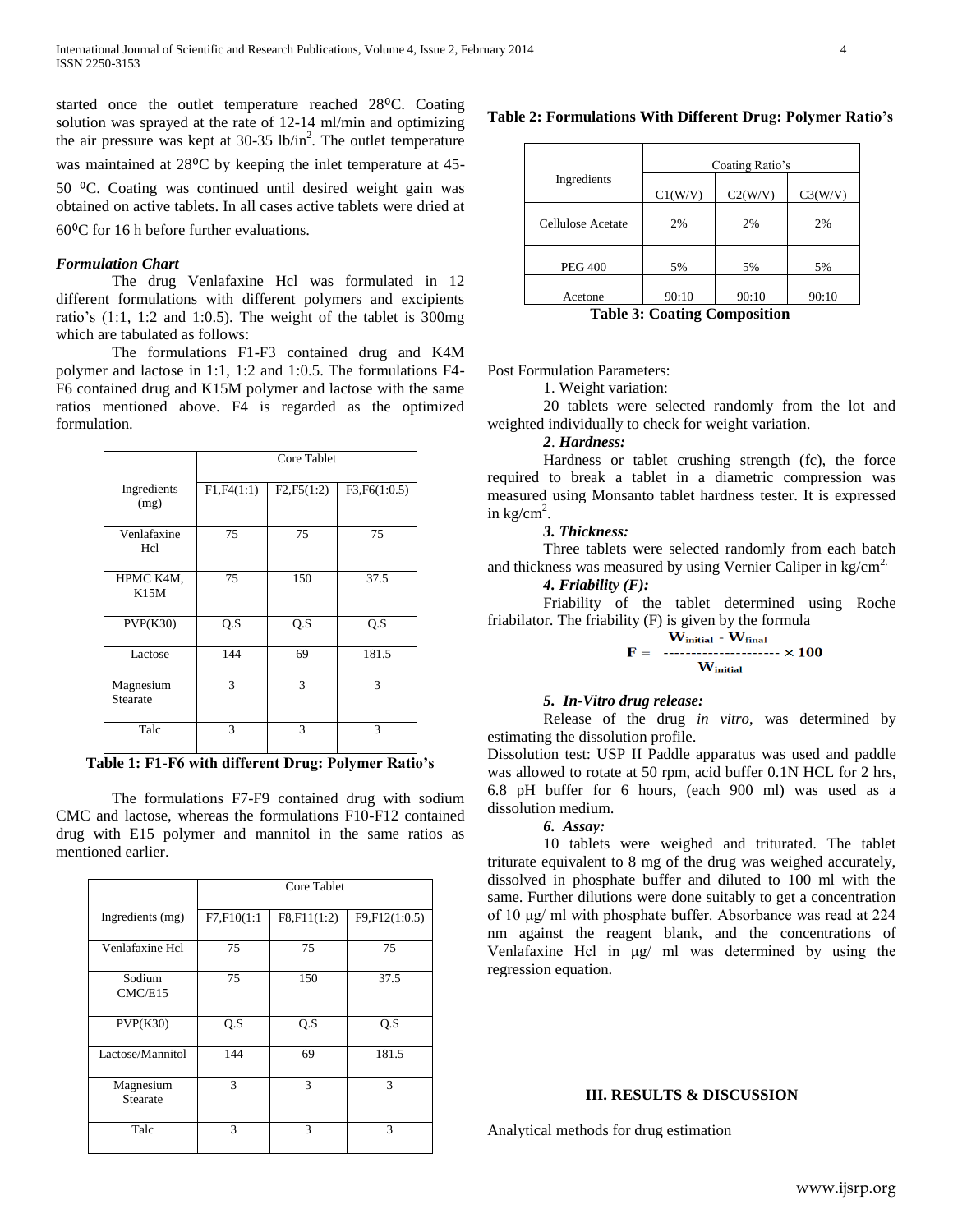| S.No | Concentration | Absorbance |
|------|---------------|------------|
|      | (mcg/ml)      |            |
| 1.   | 5             | 0.18       |
| 2.   | 10            | 0.312      |
| 3.   | 15            | 0.458      |
| 4.   | 20            | 0.619      |
| 5.   | 25            | 0.849      |
| 6.   | 30            | 1.061      |



## **Fig.2.Standard Graph of Venlafaxine Hcl in pH 6.8 Phosphate Buffer**

| 1.2<br>0.8                           |    |    | $y = 0.0353x - 0.0379$      |    |
|--------------------------------------|----|----|-----------------------------|----|
| Absorbance<br>0.6<br>0.4<br>0.2<br>0 |    |    | $R^2 = 0.9875$              |    |
| Ω                                    | 10 | 20 | 30<br>Concentration(mcg/ml) | 40 |

**Fig.1. Standard Graph of Venlafaxine Hcl in 0.1N Hcl**

## **Table 5: Calibration Curve of Venlafaxine Hcl in pH 6.8 Phosphate Buffer at 224nm**

| S.No | Concentration | Absorbance |
|------|---------------|------------|
|      | (Mcg/Ml)      |            |
| 1.   | 5             | 0.181      |
| 2.   | 10            | 0.32       |
| 3.   | 20            | 0.51       |
| 4.   | 30            | 0.645      |
| 5.   | 40            | 0.849      |

| Pre-Compression Parameters |                                                 |                                         |                        |                  |                              |
|----------------------------|-------------------------------------------------|-----------------------------------------|------------------------|------------------|------------------------------|
| Formulations               | <b>Bulk</b><br>Density<br>(gm/cm <sup>2</sup> ) | Tap<br>Density<br>(gm/cm <sup>2</sup> ) | Carr's<br>Index<br>(%) | Hausner<br>Ratio | Angle of<br>$Repose(\Theta)$ |
| $F_1$                      | 0.212                                           | 0.234                                   | 8.55                   | 1.10             | 23.45                        |
| F <sub>2</sub>             | 0.231                                           | 0.245                                   | 5.71                   | 1.06             | 24.54                        |
| $F_3$                      | 0.256                                           | 0.301                                   | 14.95                  | 1.17             | 25.50                        |
| $F_4$                      | 0.264                                           | 0.312                                   | 15.38                  | 1.18             | 26.33                        |
| F <sub>5</sub>             | 0.231                                           | 0.292                                   | 20.98                  | 1.26             | 25.45                        |
| $F_6$                      | 0.227                                           | 0.275                                   | 17.45                  | 1.21             | 26.34                        |
| $F_7$                      | 0.245                                           | 0.286                                   | 14.33                  | 1.16             | 25.06                        |
| $F_8$                      | 0.265                                           | 0.306                                   | 13.39                  | 1.11             | 25.35                        |
| F <sub>9</sub>             | 0.243                                           | 0.298                                   | 18.45                  | 1.18             | 24.38                        |
| F10                        | 0.285                                           | 0.331                                   | 13.89                  | 1.17             | 25.60                        |

**Table 6: Pre- Compression Results**

F11 || 0.273 || 0.265 || 16.55 || 1.12 || 23.22

F12 || 0.257 || 0.242 || 13.25 || 1.09 || 24.58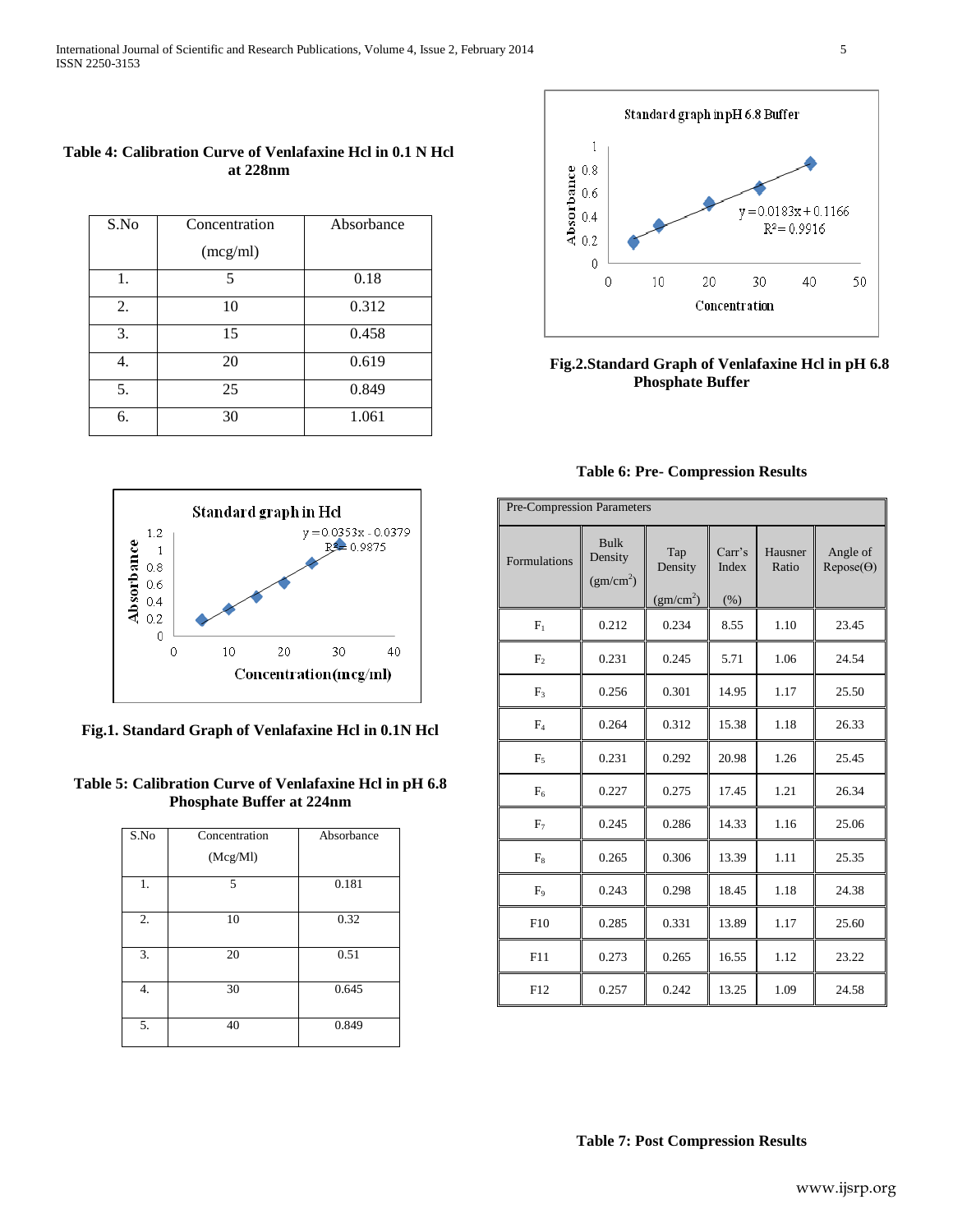|                | Weight         | Hardness        | <b>Thickness</b> | Friability | Assay |
|----------------|----------------|-----------------|------------------|------------|-------|
| Formulation    | Variation(Mg)  | $(Kg/Cm^2)$     | (Mm)             | (%)        | (% )  |
| F1             | $298 \pm 1.13$ | $4.33 \pm 0.21$ | $2.1 \pm 0.07$   | 0.34       | 98.21 |
| F2             | $301 \pm 1.17$ | $4.76 \pm 0.20$ | $2.0 \pm 0.05$   | 0.49       | 98.34 |
| F <sub>3</sub> | 299±1.11       | $4.25 \pm 0.23$ | $2.2 \pm 0.02$   | 0.34       | 101.4 |
| F4             | $300 \pm 1.15$ | $4.98 \pm 0.22$ | $2.2 + 0.1$      | 0.47       | 99.34 |
| F <sub>5</sub> | 299±1.12       | $4.86 \pm 0.21$ | $2.0 \pm 0.03$   | 0.34       | 99.25 |
| F <sub>6</sub> | $302 \pm 1.15$ | $4.63 \pm 0.21$ | $2.1 \pm 0.03$   | 0.49       | 98.38 |
| F7             | $298 \pm 1.19$ | $4.90 \pm 0.23$ | $2.4 \pm 0.06$   | 0.47       | 99.32 |
| F <sub>8</sub> | $300 \pm 1.14$ | $4.43 \pm 0.22$ | $2.3 \pm 0.02$   | 0.36       | 98.67 |
| F <sub>9</sub> | $302 \pm 1.12$ | $4.95 \pm 0.24$ | $2.3 \pm 0.01$   | 0.44       | 98.25 |
| F10            | 299±1.15       | $4.58 \pm 0.23$ | $2.1 \pm 0.07$   | 0.39       | 99.37 |
| F11            | $298 \pm 1.18$ | $4.32 \pm 0.21$ | $2.2 \pm 0.05$   | 0.43       | 98.52 |
| F12            | $298 \pm 1.16$ | $4.71 \pm 0.22$ | $2.2 \pm 0.04$   | 0.38       | 99.78 |

## **In vitro Dissolution Profile of Venlafaxine Hydrochloride Osmotic Formulation F4**

| Time             | F4               |
|------------------|------------------|
| $\boldsymbol{0}$ | $\boldsymbol{0}$ |
| 0.5              | 12.01            |
| $\,$ 1 $\,$      | 34.5             |
| $\sqrt{2}$       | 56.5             |
| 3                | 72.5             |
| $\overline{4}$   | 87.8             |
| 6                | 94.6             |
| 8                | 96.5             |

**Table 8: Dissolution Profile of F4**



**Fig.3.Dissolution Profile of Optimized F4**

 **Drug Compatibility Studies:**



**Fig.4. FTIR of Venlafaxine Pure Drug**



**Fig 5: FTIR of Optimized Formulation F4**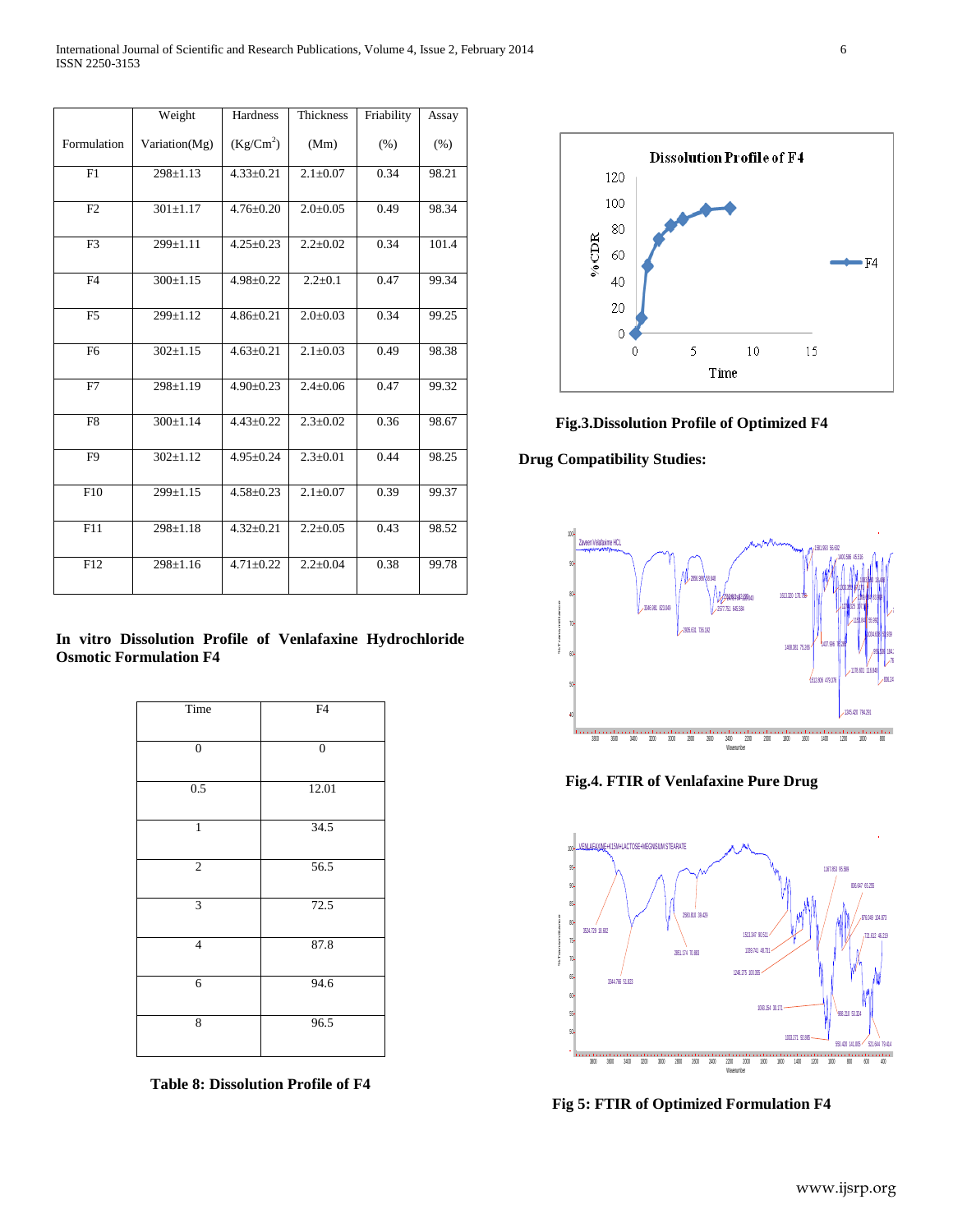| Drug/Polymer                    | $O-H$<br>Stretch | $C-H$<br>Aromatic | $C-H$<br>Aliphatic | $C-O$<br>Stretch |
|---------------------------------|------------------|-------------------|--------------------|------------------|
| Venlafaxine<br>Hydrochloride    | 3346.98          | 2935.63           | 2856.98            | 1083.63          |
| HPMC $K_{15}M$                  | 3345.35          | 2936.58           | 2581.88            | 1034.59          |
| Lactose                         | 3344.86          | 2936.45           |                    | 1033.93          |
| <b>Magnesium Stearate</b>       | 3346.31          | 2917.26           | 2850.64            | 1036.80          |
| <b>Optimized Formulation F4</b> | 3344.76          | 2851.17           | 2580.81            | 1033.27          |

**Table 9: IR Peaks of Venlafaxine Hcl and Excipients**



**Fig.6. First Order Release of Optimized Formulation F4**

## **Evaluation Parameters for osmotic Tablets of Venlafaxine Hcl**

#### *1. Pre-compression parameters:*

The values for angle of repose were found in the range of 23°-26°. Bulk densities and tapped densities of various formulations were found to be in the range of 0.21 to 0.28 (gm/cc) and 0.23 to 0.33 (gm/cc) respectively. Carr's index of the prepared blends fall in the range of 5.7% to 20.9%. The Hausner ratio fall in the range of 1.06 to 1.26. From the result, it was concluded that the powder blends had good flow properties and these can be used for tablet manufacture (Table 6).

## *2. Post compression Parameters*

### Weight variation test

Tablets of each batch were subjected to weight variation test, difference in weight and percent deviation was calculated for each tablet and was shown in the Table 5.4. The average weight of the tablet is approximately in range 298 to 302, so the permissible limit is  $\pm 5\%$  (250mg or more). The results of the test showed that, the tablet weights were within the pharmacopoeia limits (Table 7).

#### **Hardness test:**

Hardness of the three tablets of each batch was checked by using Monsanto hardness tester and the data's were shown in the Table 7. The results showed that the hardness of the tablets is in range of 4.00 to 5.00 kg/cm<sup>2</sup>, which was within IP limits.

#### **Thickness:**

Thickness of three tablets of each batch was checked by using Vernier Caliper and data shown in Table 7. The result showed that thickness of the tablet is raging from 2 to 2.5.

#### **Friability:**

Tablets of each batch were evaluated for percentage friability and the data's were shown. The average friability of all the formulations lies in the range of 0.5 % which was less than 1% as per official requirement of IP indicating a good mechanical resistance of tablets (Table 7).

#### **In vitro dissolution studies:**

Finally, the tablets were evaluated for *in vitro* dissolution studies in acid buffer (pH-1.2) for 2 hours followed by pH 6.8 buffer for 6 hours. The results were shown in the Table 8.

Formulations F1- F3 contained Venlafaxine hcl and K4M polymer in different ratio's i. e 1:1, 1:2 and 1:0.5 but could not release maximum amount of drug from formulations till 8 hrs of dissolution study. Formulations F4- F6 contained Venlafaxine Hcl and  $K_{15}M$  in different ratio's and a sustained drug release till 8 hours of dissolution study was carried out. Formulation F4 has showed maximum amount of drug released with drug release of 98.7% at 8th hour, so it is chosen as an optimized formulation. Formulations F7-F9 contained Venlafaxine Hcl and Sodium CMC wherein, complete release of the drug was found within 6 hours of dissolution study. The reason may be due to increase in concentration of pore forming agent (10%). Formulations F10-F12 contained the drug, HPMC E15 and Mannitol prepared by direct compression technique. The drug got completely solubilize within 2 hours.

#### **Assay:**

The percentage drug content of Venlafaxine Hcl osmotic tablets was found to be between 98-102%, which was within the acceptable limits. This result indicates that there was uniform distribution of the drug throughout the batch.